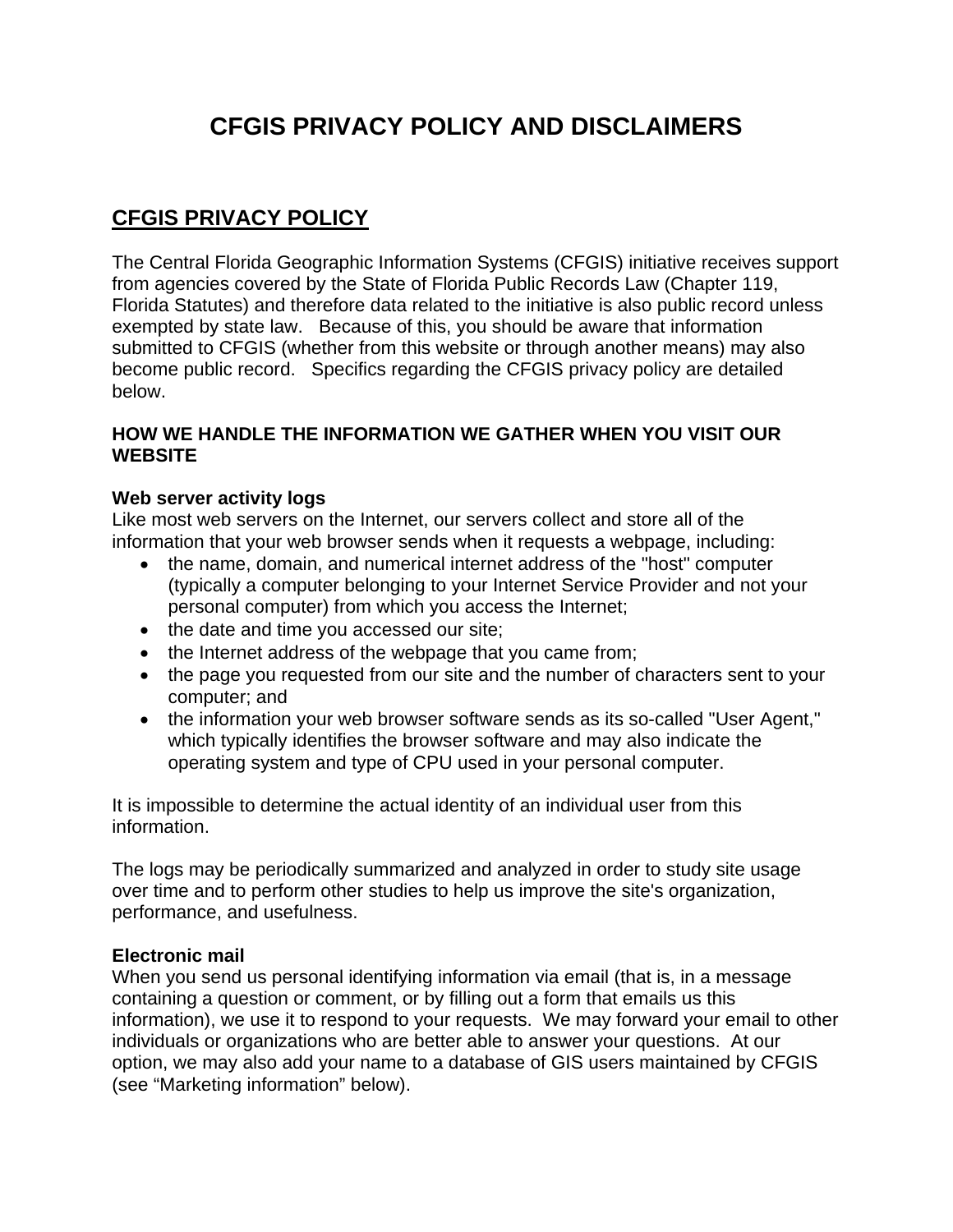#### **File transfer protocol (FTP)**

Many CFGIS sites using the file transfer protocol may also store your email address if your web browser is configured to provide it. By default most web browser software does not send your email address; this option is configured through your browser preferences. In Netscape Navigator, for example, this option must be set by you through the Advanced preferences category by the item labeled "Send email address as anonymous FTP password".

#### **Online surveys**

When you voluntarily provide us with personal information as part of an online survey, we use it to perform various quantitative and qualitative analyses to improve service and satisfaction. We may forward the information collected to other individuals or organizations to perform the actual analysis. You are under no obligation to participate in such surveys. Non-participation will not inhibit your use of our website in any way. If you provide an email address with your survey response, we may add information about you to the CFGIS database (see "Electronic mail" above).

#### **Marketing information**

We may collect information that will allow us to provide various services, such as promotional materials, newsletters, and product availability notices for use in a CFGIS database. The database uses email addresses, so if you have more than one email address, we may add you to the database more than once. The database or information in the database may be forwarded by us to others who we believe to have legitimate reasons for wanting the information. We will remove information on you from a CFGIS database at your request. However, please be aware that if you request to be removed from a CFGIS database and later wish to be added back, we will require an email specifically stating that from the email account you wish to have back in the database.

#### **Collection and release of gathered information**

We want to make it clear that we will not obtain personal identifying information about you when you visit our website, unless you choose to provide such information to us Except in the course of officially authorized law enforcement investigations, or in the event of a suspected attempt to deliberately circumvent our system's security with the intent to gain unauthorized access or to do physical damage (for example, an attack by hackers), we do not attempt to identify individual users of the CFGIS website. In the latter case, collected information associated with a suspected intruder might be shared with an incident response service such as the CERT<sup>®</sup> Coordination Center.

#### **RETENTION OF COLLECTED INFORMATION**

**Cookies** - Some applications may save a "cookie" on your computer's hard disk to provide a temporary history of actions taken. A common example is the tracking of items placed in an online "shopping basket." We do not retain any record of "cookies" beyond what is necessary for running the application.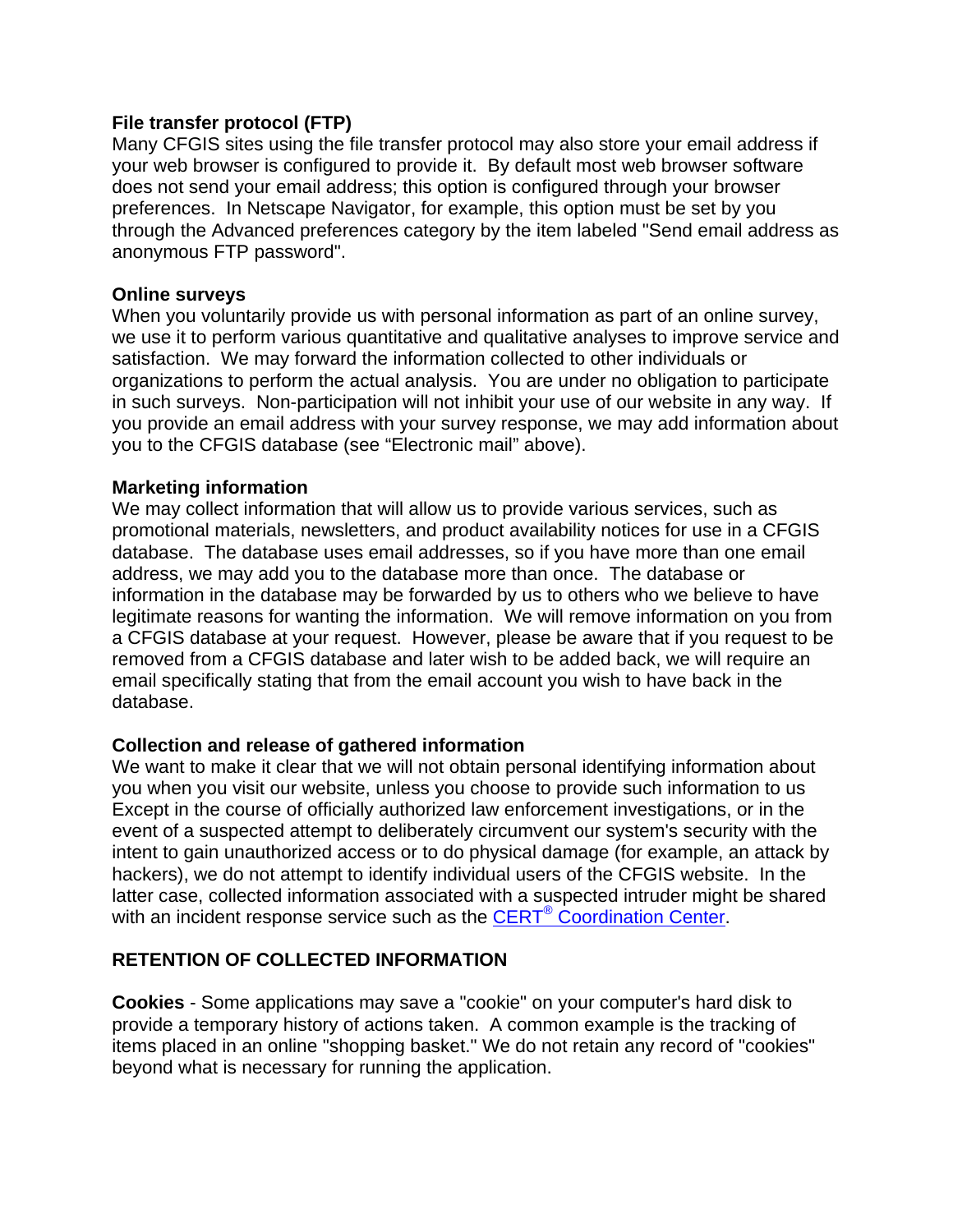**Web server activity logs** - Monthly extracts of the log files are archived and stored offline at our discretion for an indefinite period of time. Some statistical summaries derived from these data may be retained online or off-line at our discretion for an indefinite period of time.

**Email** - Information collected via email will be retained at our discretion in a directly readable form for as long as necessary to complete our response. The email itself may be retained in an archival form.

**Online surveys** - Information collected via online surveys may be maintained at our discretion for an indefinite period of time.

**Marketing information** - Such information may be maintained at our discretion for an indefinite period of time.

# **DISCLAIMERS**

## **Links to non-CFGIS sites**

Links and pointers to non-CFGIS sites are provided for information only and do not constitute endorsement, express or implied, by CFGIS or the East Central Florida Regional Planning Council, of the referenced organizations, their suitability, content, products, or services, whether they are governmental, educational, or commercial.

ECFRPC GIS staff makes all efforts to keep enabled and functional links listed on CFGIS website. The ECFRPC is not responsible for any broken or not functional link that might be listed on CFGIS website. It is the responsibility of the originating linked organization to provide ECFRPC with any changes on links shared and listed on CFGIS.

#### **Non-Endorsement of Commercial and Other Non-CFGIS Products and Services**

Hypertext links and other references to non-CFGIS products and services are provided for information only and do not constitute endorsement or warranty, express or implied, by CFGIS or the East Central Florida Regional Planning Council, as to their suitability, content, usefulness, functioning, completeness, or accuracy.

#### **CFGIS public-domain software**

Links may be provided to public-domain software developed by or for CFGIS. Although these programs may be used by CFGIS, no warranty, expressed or implied, is made by CFGIS as to the accuracy and functioning of the programs and related program material, nor shall the fact of distribution constitute any such warranty, and no responsibility is assumed by CFGIS in connection therewith.

## **Distribution of Sensitive Data**

# **CFGIS Policy #2002-01 Adopted on October 24, 2002:**

**General Policy** – It is the policy of the CFGIS Steering Committee to not publish or disseminate spatial data that could contribute directly to increasing the potential for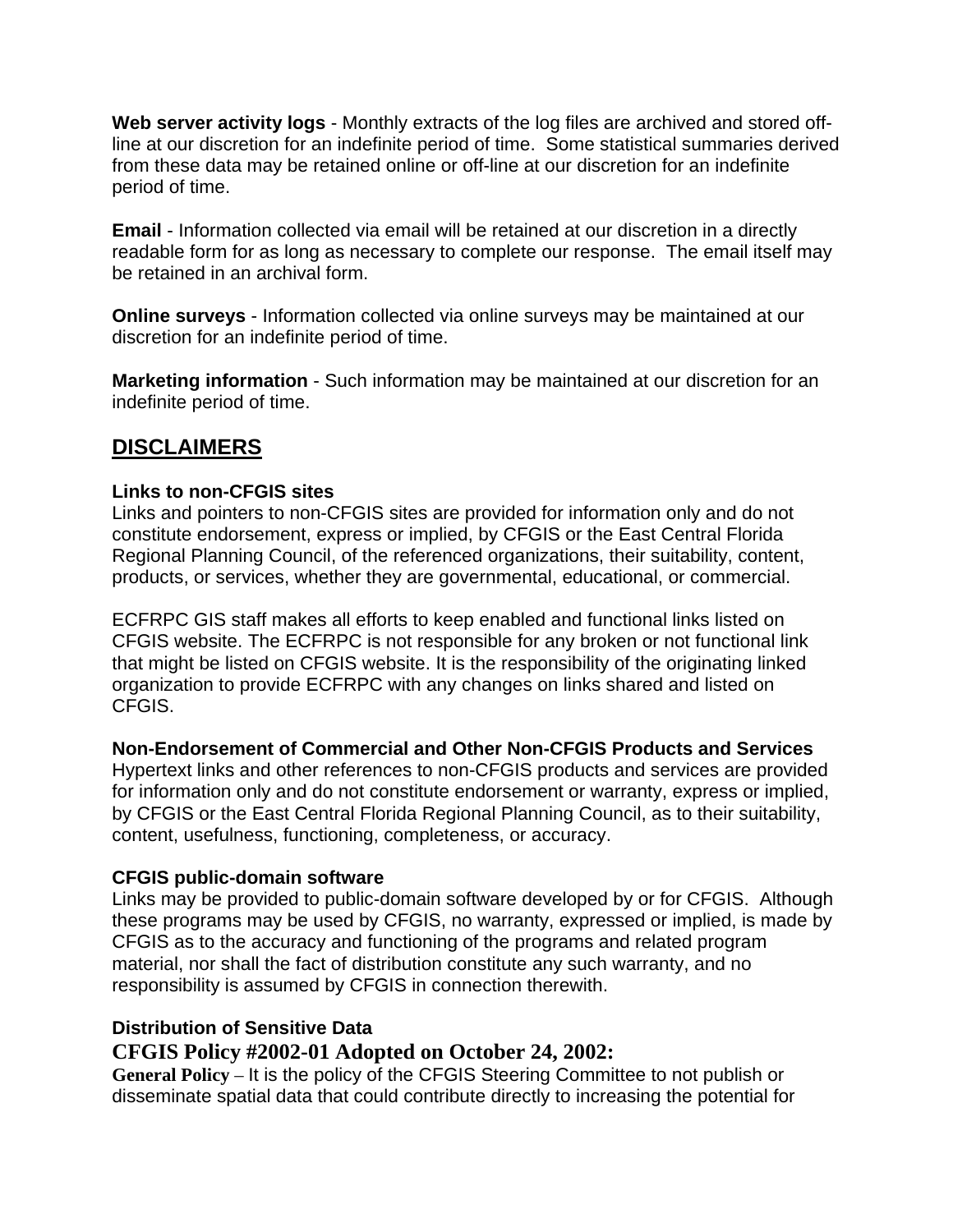threats to public health, safety, or welfare. To that end, the CFGIS Data Clearinghouse will not provide public access to data deemed "sensitive," as defined by this policy statement. To read the complete CFGIS Distribution of Sensitive Data Policy **click here.** 

#### **Content accuracy, completeness, and usability of data and information**

We make every effort to provide and maintain accurate, complete, usable, and timely information on our website. However, some data and information accessed through these pages may, of necessity, be preliminary in nature. These data and information are provided with the understanding that they are not guaranteed to be correct or complete. Users are cautioned to consider carefully the provisional nature of these data and information before using them for decisions (included but not limited to those that concern personal or public safety or the conduct of business that involves substantial monetary or operational consequences). Conclusions drawn from, or actions undertaken on the basis of, such data and information are the sole responsibility of the user.

#### **Map Disclaimer**

The maps available on CFGIS website are intended to be used for planning purposes only and are not to be construed as a legal document. The ECFRPC and associated agencies have taken reasonable efforts to ensure the accuracy of these maps. However, the ECFRPC and associated agencies provide no warranty as to the maps' accuracy or completeness, and assume no liability for losses or damages incurred by persons relying on the information it provides. Any reliance on the information contained herein is at the user's own risk.

#### **Data Disclaimer**

All provided GIS data is to be considered a generalized spatial representation which is subject to revisions. The data is provided as is with no implied warranty for usability. The data used for this application were developed from various sources and scales. The map information is not a survey. ECFRPC makes no warranty, explicit or implied, regarding the accuracy or use of this information. Use at your own risk. The features here represented are not to be used to establish legal boundaries or entitlements. For specific information, contact the appropriate department or agency. This information is provided as a visual representation only and is not intended to be used as a legal or official representation of legal boundaries or entitlements. The user assumes all responsibility for determining whether this file is appropriate for a particular purpose.

#### **Scripts Disclaimer**

The East Central Florida Regional Planning Council or CFGIS are not responsible for use, reliability, accuracy, or any damages caused by scripts shared on www.cfgis.org. The East Central Florida Regional Planning Council and CFGIS are not responsible for scripts or information hosted on non-CFGIS website. For detailed information about the CFGIS links privacy policy please refer to above section: Links to Non-CFGIS Sites.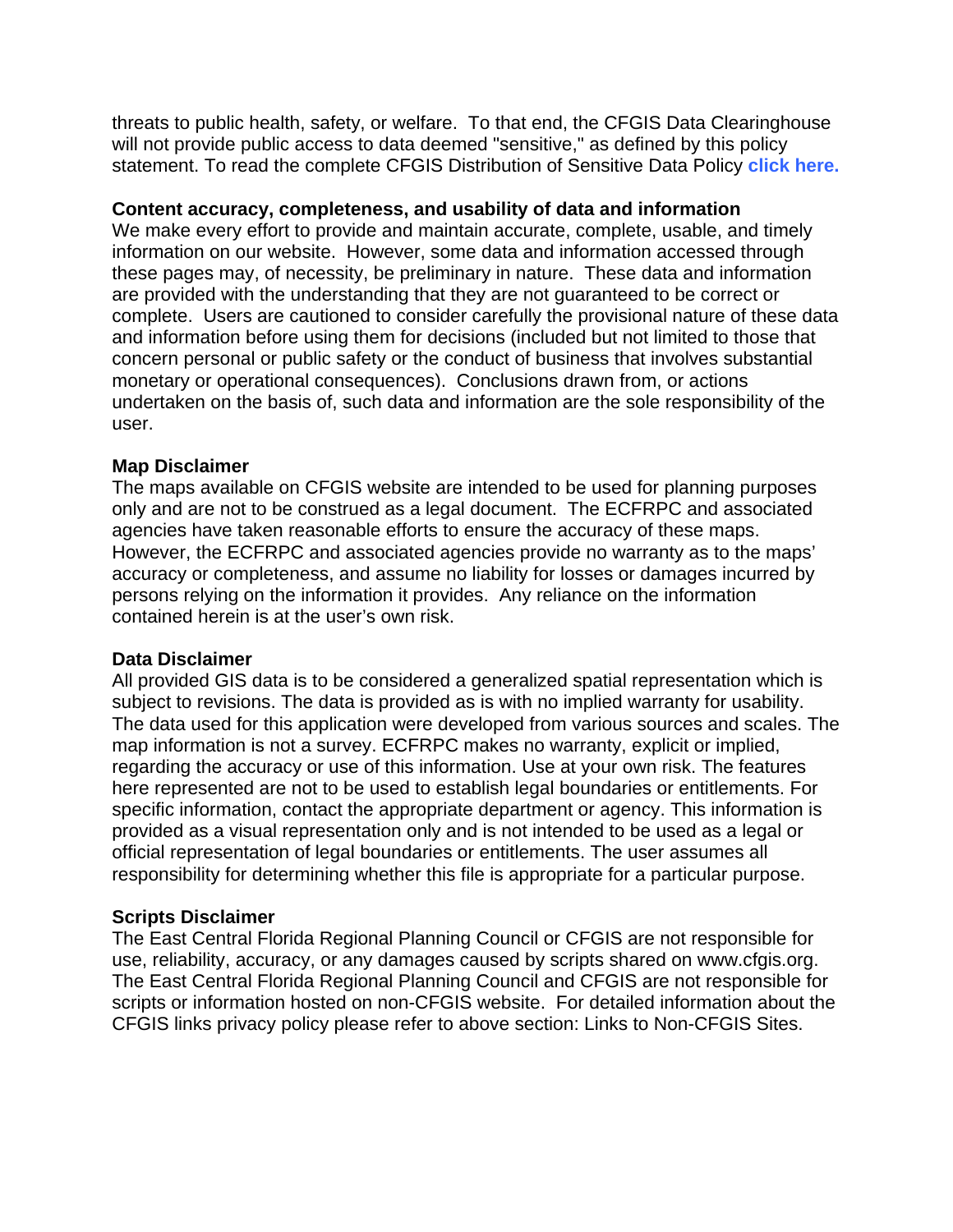#### **Images and Pictures**

Any images or pictures displayed or available for download on the CFGIS website are property of the East Central Florida Regional Planning Council. Proper credit should be assigned to the ECFRPC if utilized for any purpose, for use you must obtain written permission from the East Central Florida Regional Planning Council.

The ECFRPC understands that by acknowledging participants of the events from which the pictures available on this website were taken constitutes permission of use. Pictures taken during events held by the ECFRPC are property of this agency and written permission must be obtain for any use.

#### **Copyright**

CFGIS-authored or produced data and information are in the public domain. While the content of most CFGIS web pages is in the public domain, not all the information on our site may be in the public domain. Some images/graphics may be used by CFGIS with permission. For other uses, you may need to obtain permission from the copyright holder.

You are welcome to make a link to any of the webpages CFGIS has published on the Internet. There is no need to request permission as long as credits are given to CFGIS / ECFRPC.

Use of any CFGIS visual identifier (logo) is restricted to official publications.

We will identify material we use from sources outside of CFGIS, and request others do the same when using information published by CFGIS. Credit can be provided by including on the page (or via a link to a credits page) a citation such as: "Credit: Central Florida GIS – www.cfgis.org" or "Central Florida GIS – www.cfgis.org/photo by Jane Doe (if the artist is known)"

#### **Liability**

Neither CFGIS nor the East Central Florida Regional Planning Council, nor any of their employees, contractors, or subcontractors, make any warranty, express or implied, nor assume any legal liability or responsibility for the accuracy, completeness, or usefulness of any information, apparatus, product, or process disclosed, nor represent that its use would not infringe on privately owned rights.